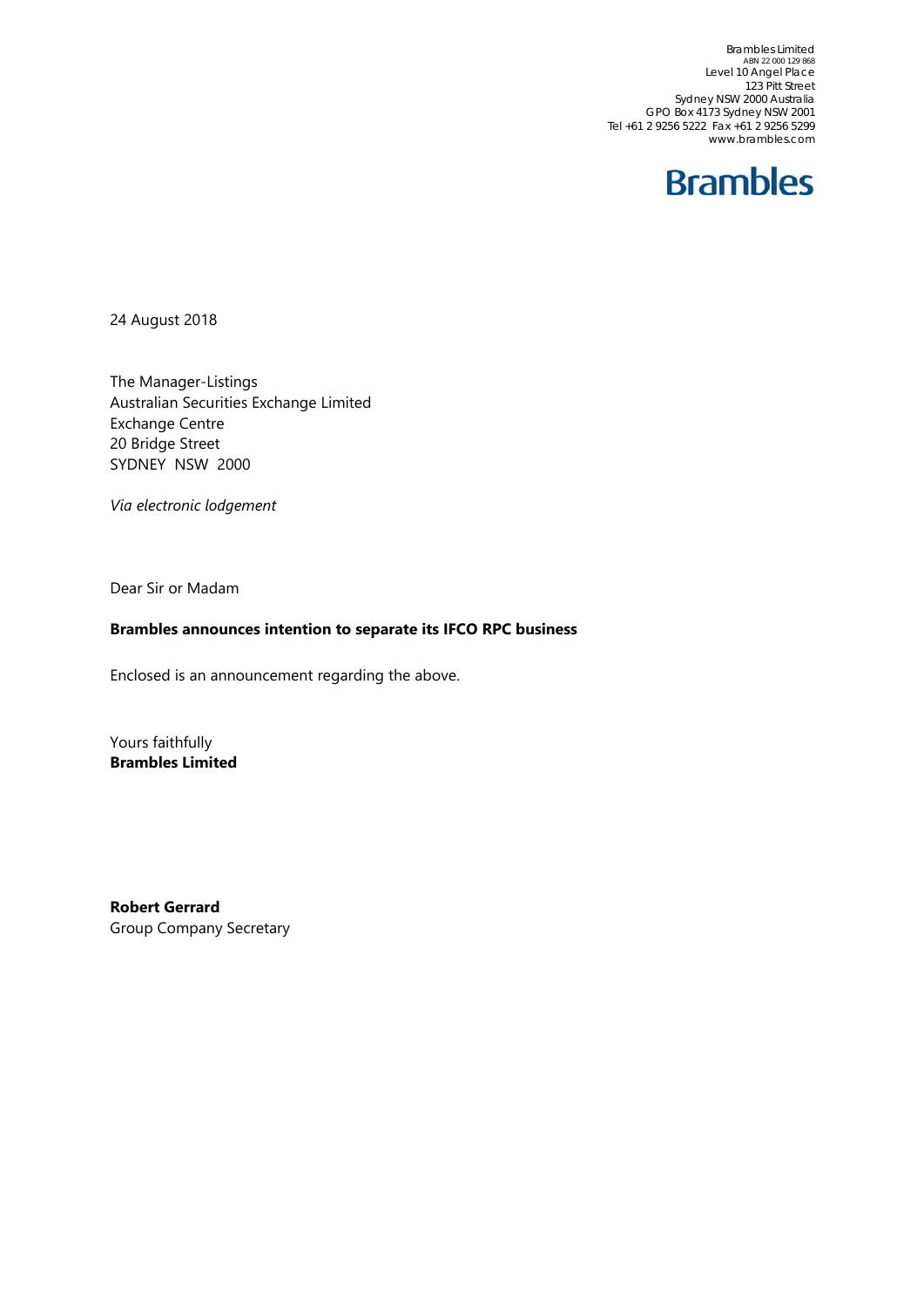# **Brambles**

### **Brambles announces intention to separate its IFCO RPC business**

**Sydney – 24 August 2018:** Brambles has today announced that following a strategic review of its portfolio, it intends to pursue a separation of its IFCO RPC business through a demerger. To ensure optimal shareholder value is achieved, a sale of IFCO will also be evaluated. The separation of IFCO from Brambles will optimise shareholder outcomes and better position both businesses to realise a range of growth and value creating opportunities.

The strategic review assessed the business and operating models, financial and return characteristics, growth outlook and associated capital requirements of both IFCO and CHEP and reached the following conclusions:

- Although both CHEP and IFCO operate pooling models, they are distinct businesses with different financial profiles and customer propositions;
- There is no meaningful operational overlap or customer-related synergies between CHEP and IFCO that would be lost as a result of a separation;
- IFCO's full value potential is unlikely to be realised under Brambles' current capital allocation strategy which inherently prioritises the higher returning growth opportunities available in CHEP;
- A stand-alone IFCO will be a market leading, high growth RPC pooling business with an attractive financial profile. Separation will also provide increased flexibility to pursue and optimally fund value accretive growth opportunities; and
- Brambles ex-IFCO will continue to be strongly positioned to lead the platform pooling industry in customer service, innovation and sustainability. It will accelerate new areas of value by solving customer and retailer challenges in the supply chain, while continuing to deliver mid-single digit revenue growth and improved margins, returns and cash flows.

Brambles' Chairman, Stephen Johns said, "The separation is consistent with Brambles' core strategic priorities and will deliver a value creation opportunity for shareholders. It will provide them with focused investments in two world-class global businesses."

Brambles' CEO, Graham Chipchase said: "Brambles will remain the clear global leader in platform pooling, a highly attractive industry with significant scope for sustained growth, substantial benefits from established scale, and highly attractive returns. The business will be positioned to generate continued strong revenue growth within its core markets, while also being focused on additional opportunities in emerging markets, first and last mile solutions, and from BXB Digital's investment in technology and innovation through the supply chain."

Mr. Chipchase added: "IFCO is a strong business and a global leader in RPCs with a large addressable market, strong financial profile and clear opportunities to capitalise on growth in the sector. Since its acquisition of IFCO, Brambles has made substantial investments and has grown the business to the scale, market share and competitive position it holds today. It is well positioned for its future as an independent company with a singular focus."

As part of the separation, Brambles will also undertake an evaluation of its capital structure to ensure it is optimal for supporting future growth and shareholder returns while still maintaining a strong balance sheet and credit profile.

Further information on the separation will be communicated in due course, including the listing location for IFCO. Any transaction is also subject to final Board, regulatory and shareholder approvals. If approved, the transaction would be expected to be completed in the 2019 calendar year.

### **Brambles post the proposed separation**

Brambles' platforms form the invisible backbone of global supply chains, primarily serving customers in the fastmoving consumer goods, fresh produce, beverage, retail and general manufacturing industries. The world's largest brands trust Brambles to help them transport life's essentials more efficiently, safely and sustainably.

Brambles' platforms include pallets (timber, plastic and display), RPCs (in Australia, New Zealand and South Africa), specialised containers as well as unit-load containment and safe handlings equipment.